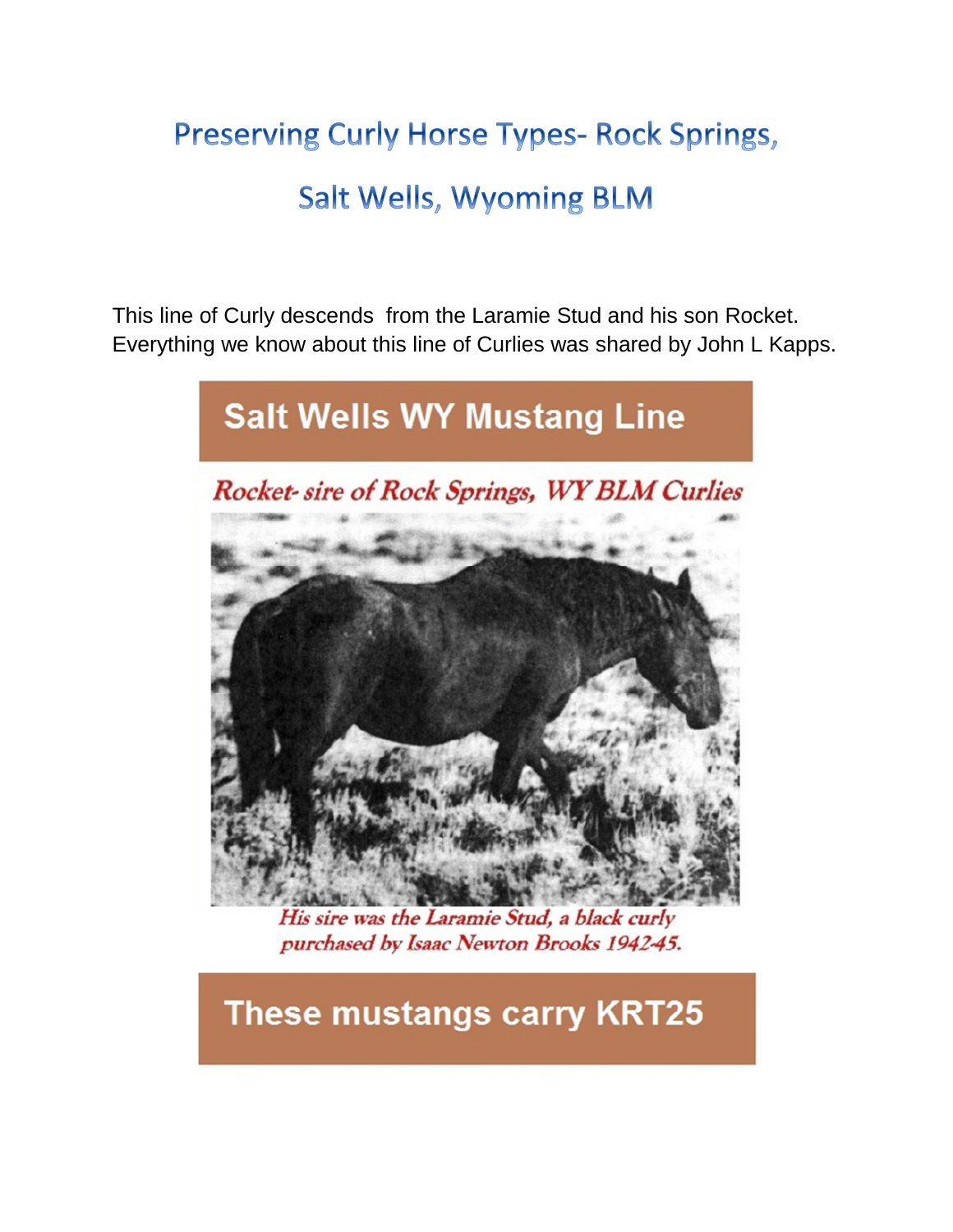This line of Curly is a very nicely built stout horse and some have height to them. My experience with them is they are smart, calm, athletic and sweet natured like Shaggles below. He is a Salt Wells mustang.



These Curlies carry the KRT25 coat gene but are a different line of Curly than the Nevada Curlies (Damele). To preserve this special line of Curly, breeding to other Salt Wells mustangs and Salt Wells Curlies is recommended. They are a unique group and worth preserving.

# **The Salt Well/Rock Springs horse history by John Kapps**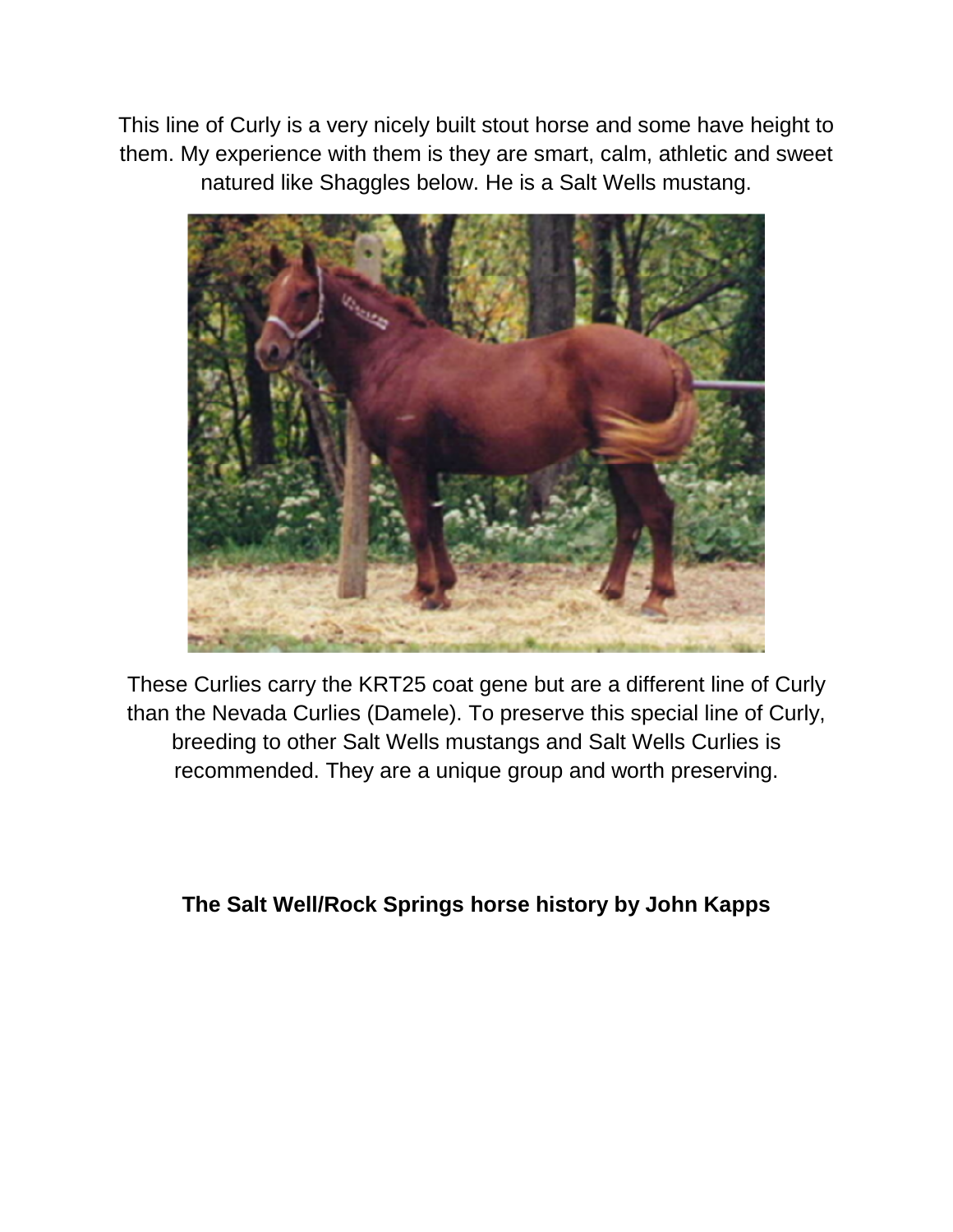## *ROCK SPRINGS CURLY HORSE HISTORY*

*This letter was sent to Sharon Williams and Glen Conley years ago by John Kappes. He explains how the Curlies ended up in the Rock Springs BLM area of WY. John shares his memories of the ancestors of the Rock Springs Curly horses, the Laramie Stud, Rocket and more. Retyped from the original handwritten letter by Carol L. Erickson for ICHO.*

> John L Kappes Box 506 Foresthill, CA 95631

Dear Sharon Williams and Glen Conley;

You're right, I don't know you. However, pleased to meet you!

Yes, I did own some Bashkir curlies, and I was always well mounted. Of the (9?) horses that I personally broke and rode 2 were not very good. The rest both possessed and had the ability to "put a cow up a tree."

I have been trying to pick my memory bank for those bits of information I've long forgotten about, but to the best of my ability, here goes.

Somewhere between 1942-1945 my foster uncle Isaac Newton Brooks, bought a black curly stud colt from a horse trader around Laramie, Wyoming, whose name I believe to be Fawcett. The person who would absolutely know was Ike's foreman of 40 + odd years, a Dean Smith. He now resides at my foster mother's ranch which is now owned and operated by my sister in law Patricia Jean (Tanner, maiden) Kappes. PO Box 726 Rock Springs, Wyoming 82931

This above stud colt lived only 18 years, due mostly to a condition called "parrot mouth" where the upper teeth protrude somewhat forward of the lower teeth, making the snipping of short grasses nearly impossible. Conformation wise he had a dish face, with a rather round almost bulging forehead, short ears, very fine muzzle. His legs were too long for his short back. He was "rafter" hipped with a long length to his hip and long forearms with short flat cannon bones. A good deep chest. He only weighed about 950 lbs. White snip on the nose, two front feet (half?) white.

However, I fell in love with this horse and he threw some very fine colts. The horse was barely broke and seldom ridden. He just was turned outside with the "wild bunch". Let me explain this wild bunch.

Two neighbors owned most of the horses about 98% South of Rock Springs, Ike Brooks and the Sweeney family. Ike's range ran from Green River on the west to the railroad town of bitter creek 75 miles to the east. It extended from the UP railroad on the North to the Colorado, Utah line 40 miles south.

Sweeney's range was within Ike's range.

They both raised their horse(s) on open range. Sweeneys had about 1400 head at one time and Ike had more than that. The last time the(y) gathered and sold the(y) each sold over 1200 head. They were unable to keep gathering these horses after the cowboys got old and government stopped "running" horses with airplanes. They didn't know at that time that was the most humane way to handle those wilder horses. Those horses that weren't ridden regularly were called the "wild bunch".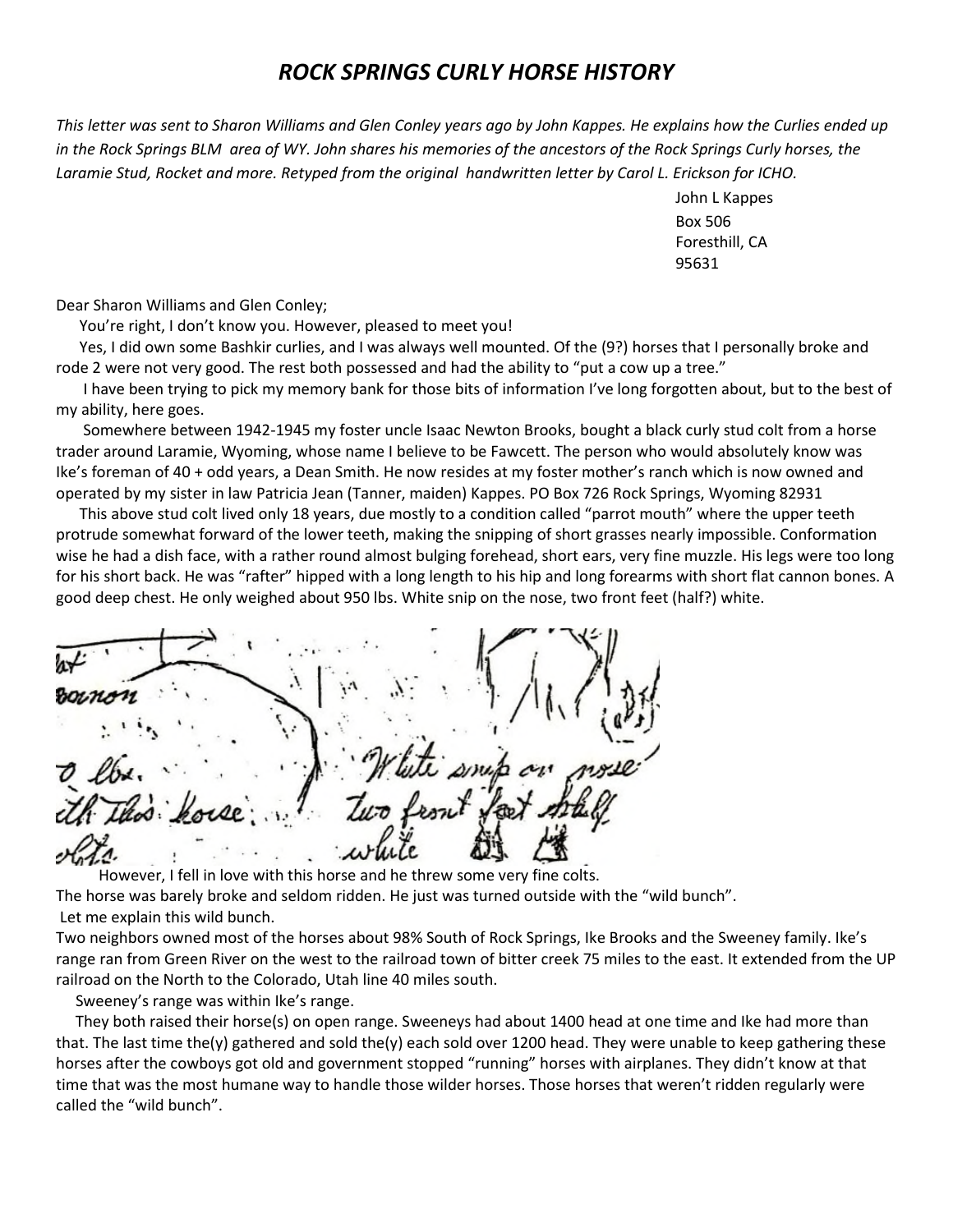Enough of that. You know by now the BLM wound up with most of the horses.

Back to our story. I broke two seven year old colts out of this Laramie stud; one grey, Frosty, rafter hipped, one black with a snip on his nose, not rafter hipped. The grey looked a dead ringer for the old stud except his legs were not so long, and his back was longer. The black horse's head didn't look at all like the Laramie stud, in fact no part of him did except the long forearms and powerful muscles. Both horses weighed about 1200, Frosty, the grey was very gentle Snip the black was never gentle. However he was without a doubt, the strongest horse I ever sat on.

Both horses had an exceptional walk and trot. When Snip would stretch into a fast trot his hind foot would pass his front from 32" to 36". Few horses could run as he could trot. None anywhere could match that walk.

No horse in the "wild bunch" including the Morgans, Standardbreds, "army remount Thoroughbreds" or "Tennessee Walkers" which had been purchased and turned into the mares to improve their blood lines, none could come close to outrunning Snip. Frosty was only shortly behind in speed.

Dean Smith and I would gather and brand and cull those wild horses every year. When we rode those two horses the wild horses would be kept on a constant ¾ out run for distances of 20 miles and more with dean in front on Snip and me behind on Frosty. Neither one of us would ever break a trot except if one of the mares would try to break.

Those wild horses could never match the burst of speed those Curlies could turn on.

However, I realize that those two were exceptional horses and there may never be any more like them but I had to 2 more that matched them in every way in looks and nearly as ability. Slower trots and slower walks. They were out of the Laramie's stud son, Rocket.

These two Iron greys were named Peewee and Knots.

Peewee was better looking than Knots, having a finer head and muzzle, much easier to train than knots who was named by my brother for being "knot headed".

Both attained a mature weight of 1150 lbs.

Both short eared.

Both excellent cow horses, able to rope and drag one or put a cow down a gopher hole.

Peewee was "kid gentle" from early age. Knots never was; being more of a man horse who never really liked humans at all except one in his later years.

He fell in love with my present wife's daughter and the two of them became the greatest pals.

Since I've started this letter, (I hope you can read it)\_\_\_

I have received from you folks a bundle of papers on Curly horses. Since I have very few photos of my curly horses I will attempt to compare these horses with some of the ones you have in the registry.

My horses all stayed curly their whole life through except as they grew older, they lost some of the summer marcelle until they were nearly straight haired except in winter.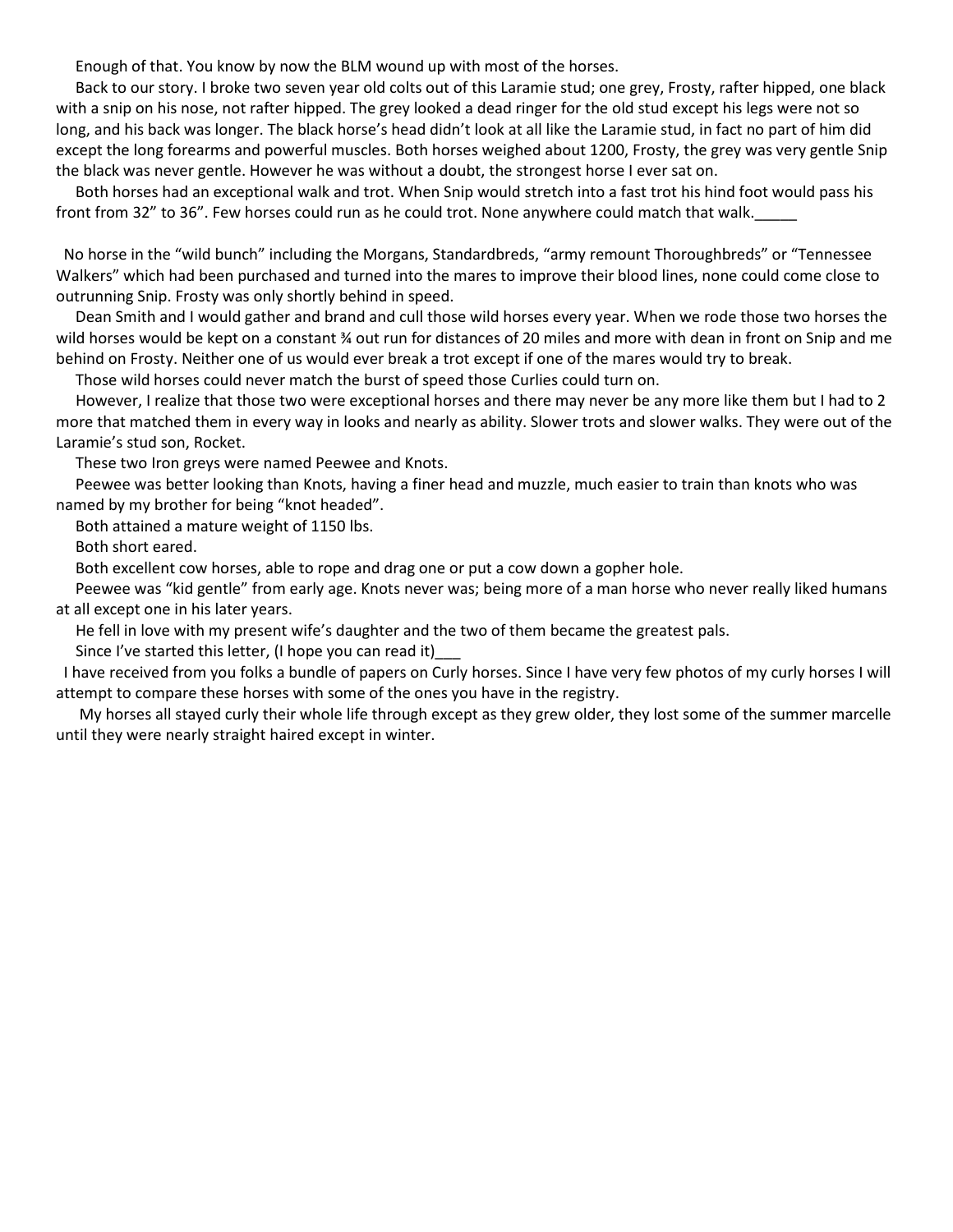A list of the curlys I broke and rode (except the Laramie stud)

ervan ulait Larssnie ees out a sintant. Irae

Patrick was so small I never took the time to break him. He was exceptionally smart extremely agile, able to run wide open across patches of ice a 100 yards across. I never saw him fall. When the horses would run and play before an impending storm, he was always 50 yards out in front. No horse on the ranch could outrun him. Looked like Frostfire's Capt. Kirk.

I'm hoping that you folks can get the pictures I'm sending you copied, and perhaps return them to me as I have no negatives. However, if you can't I will understand and hope they help you in your investigations.

Tony was never a cow horse. Hated to turn or reign. Was easy to ride but never possessed a free easy gate. Always thought he was born to kidney troubles as he was always dull of wit and slow movement. He couldn't learn as he couldn't remember what was taught him. Sort of had to retrain him once a month.

We had two filly colts out of rocket. One wound up a Don Rodger's the other Marvin Hopkins of Pinedale, Wyoming. An Iron grey nearly identical to Peewee. I never saw a man love his horse more. Her head was shaped like the horse in the right in the two page Photo of two horses nose to nose. One blaze faced on right having (bare) showing of a star.

The horses I am sending pictures of I leave as self-explanatory those I have no pictures of, I will compare to those you sent me.

Laramie Stud showed many of the traits or those of the brown black Rock Springs mare. He had shorter ears set wider apart, shorter back. No withers either. Very similar shoulders, legs rump, (croup) only a few hairs on his tail at any time. Very similar markings. Many of his colts exhibited the longer head such as she does. He was nearly ewe necked too.

The very different types of offspring from him and Rocket seemed to depend much on the dams blood. Those crosses with Arabians were similar to this R.S. (Rock Springs) mare.

Snip 1200 lb. Black looked remarkably like the Sorrel? Horse similar to old style Morgans on PP#74 and same horse center of pictures showing two horses in water, Jay's Boy at top he and lady+ fetlock pic bottom. Snip was out of a Sweeney's Morgan stock.

Snip never liked people but was intelligent and commanded very well was extremely strong.

He looked a lot like Jay's Curly Boy when he trotted.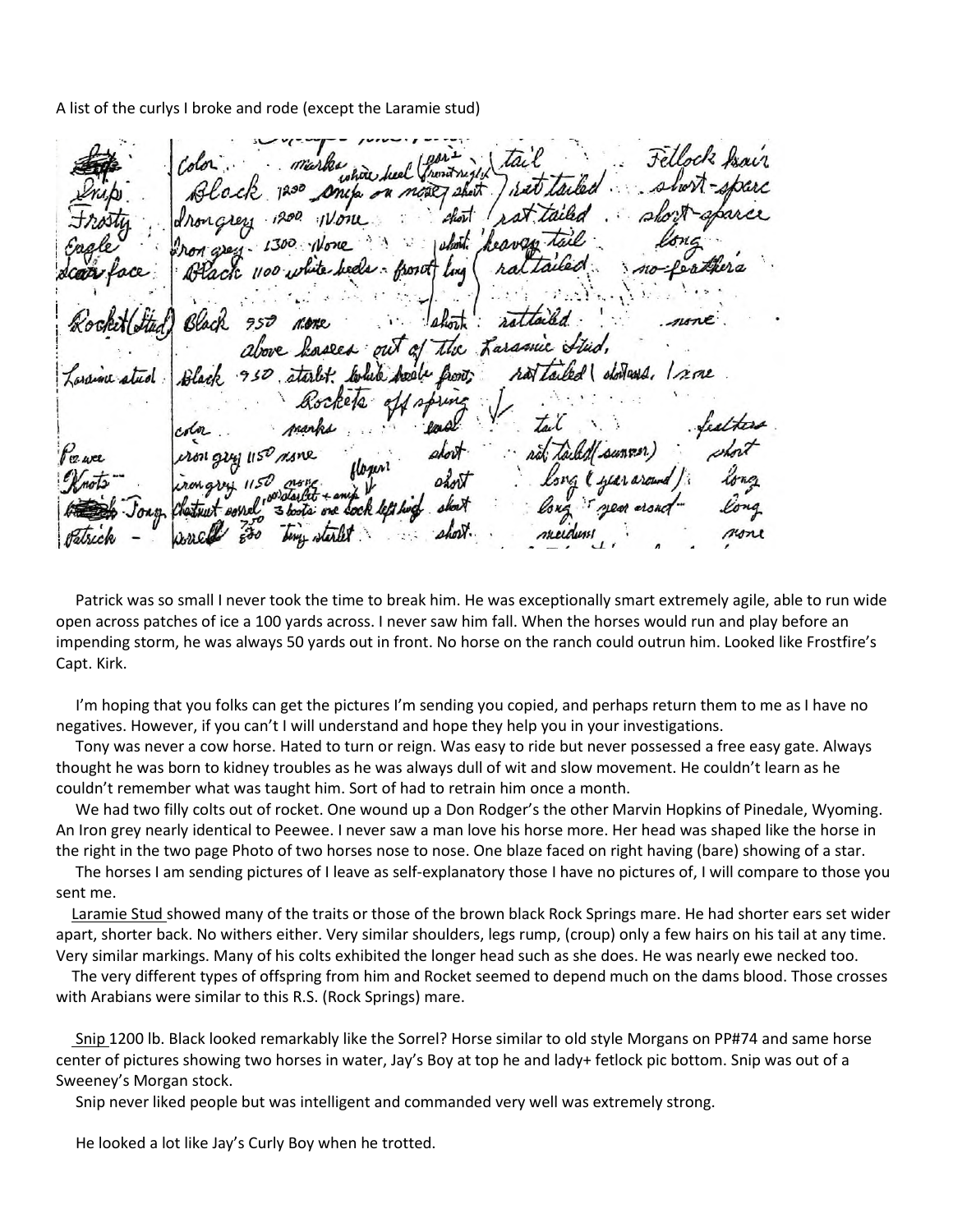Frosty 1200 lb. Frosty the iron grey's head as was Peewee, looked a good deal similar on side view to Nevada Mary owned by Betsy Parillo. Neck, legs, shoulder slope, withers very similar. A bit longer crop. Curly coats on all my horses and Ikes were like hers.

Frosty and Peewee have very little mane in summer, sparse in winter. Snip and Knots had long manes and tails all the time. Knots was built more like Snip too.

Eagle Iron grey 1300 lb. Very similar build, head, and carriage with a thicker neck to Pat's Diamond ABC P. 33. He was easy riding, very intelligent easy stride for just making long hard rides on. However…

He did not possess the ability to stop and turn. He had the "want to" and could herd most running cows on his long trot, but when he had to "shut down" he seemed to always manage to stumble and fall a hundred yards or so but if you roped the biggest bull, he was yours.

Rocket 850 lb. Black Black I will dwell awhile on this one. He was such a joy to ride. Looked somewhat like Jay's Curly Boy, even judges in Pleasure and reigning classes admired his free and easy gait.

When I broke him at 3 years of age he was very callable of a 75 mile day. At maturity he could put in a 150 mile day with ease 4 and 5 of them in a row in fact. I never tired of riding him even though it was hard to hold a saddle when he was fat because of small withers.

I could rope any cow on the ranch. While they would pitch and beller in every direction, he would just stand there slightly spraddle legged and look around as if nothing were happening.

#### ( Please excuse the poor writing)

He never had any trouble outrunning horse or cow, on hillside, soft ground or ice.

We have many badger holes in our country. They have attributed to over 75 falls on various horses in my lifetime over 25 on frozen meadows. I've been hung up 3 times with only one serious injury, but in the 15 years I rode this horse, he fell only once. When he jumped over a badge hole it caved in on him 3 ft. deep and sort of tied his front legs to the ground. Since we were loping right along it was a short fast trip to the ground, no fault of his.

Most of his colts were good ones, but I only had a few mare so his greatest potential was not realized until I retired him to stud on open range about 1974. He fathered all the present day Curlies around Rock Springs, some of which were good looking stock. Some out the heavier mares from Ike's Belgian stud were not so good.

In closing I wish to thank you for taking the time to find me. One of my lifetime dreams was to raise a Curly Breed out of rocket. That fell by the wayside long ago – with the passing of my first wife Anna. I am so glad someone besides me has found and enjoyed the "Curly Horse".

Around 1952 to 54 Ike sold about 9 filly colts to a horse buyer who took them east toward Kansas and Iowa. Maybe some of those showed up in Indiana.

I also found my Time Life Book, "The Kingdom of the Horse", H.H. Isenbart- E.M. (BiiKrer ??)

The Bashkir horse is listed there as a Soviet Union horse of Mongolian and (Kirdhy??) blood used by the Ural Cossacks. Again, Many Thanks to you, feel free to contact me at any time.

Signed: John L. Kappes Retyped by Carol Erickson

Photos provided by Patricia Kappes from her photo collection.